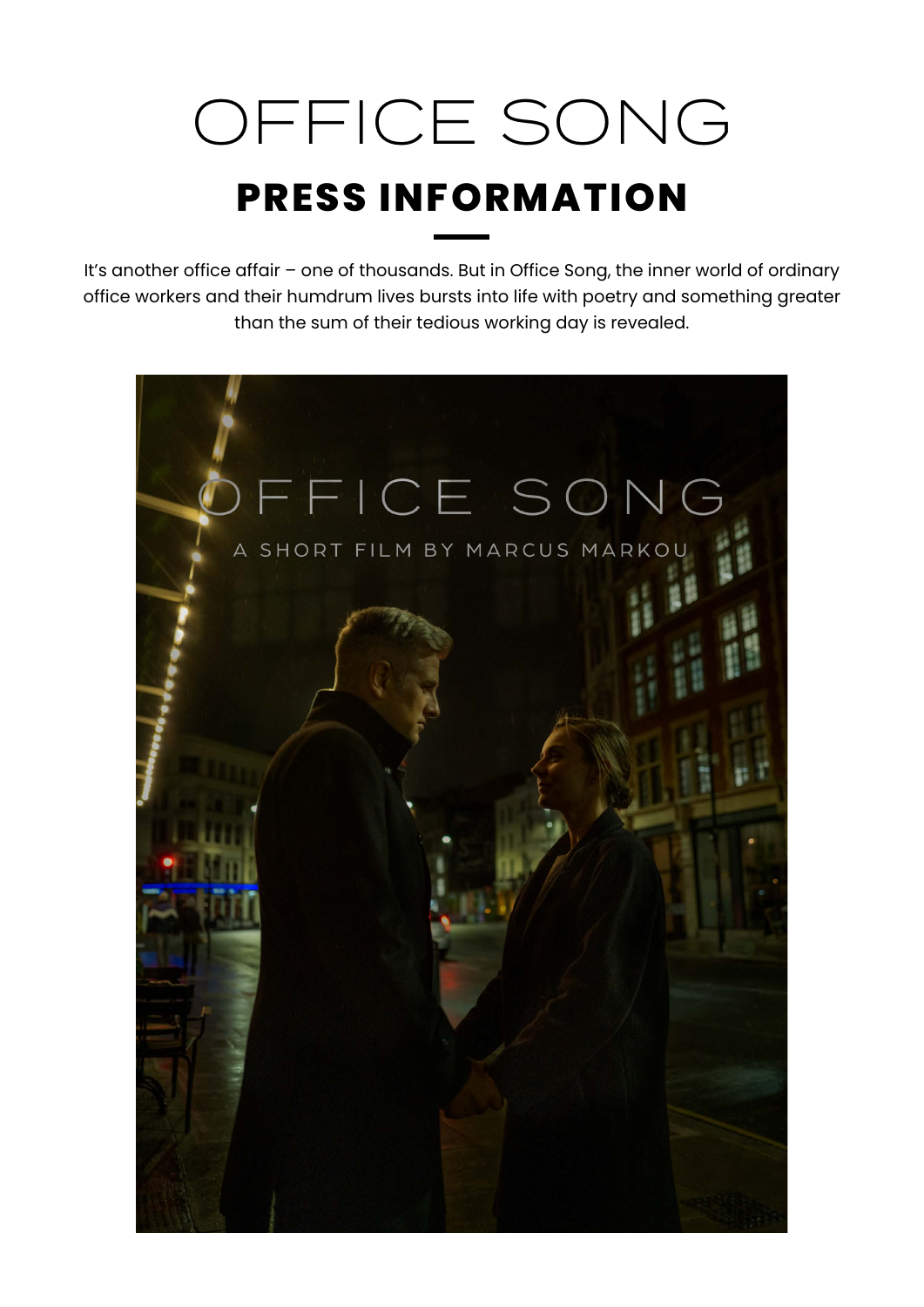# **MARCUS MARKOU** Director & Writer

Marcus's last short*, Two Strangers Who Meet Five Times* (2017), was screened at over 60 festivals and won 'best short' for many of them. He is passionate about the form, having directed his first short *The Last Temptation of Chris* in 2010.

His debut feature was *Papadopoulos & Sons* (2012) starring Stephen Dillane. A film Marcus wrote, directed, produced and successfully self-distributed in the UK in April 2013. It achieved the second highest screen average of any film in its opening weekend, with a marketing budget of just £40k. The film went on to be bought by Netflix, the BBC and ARTE. In 2014 he was nominated by the London Critics Circle Awards in the Breakthrough British Filmmaker category.

He is currently working on a new feature film called *Ali's English*, about a Syrian refugee caught in the crossfire of an increasingly hostile nation.

### **DIRECTORS STATEMENT**

I wanted to explore poetry in film. It's been notoriously difficult to get right. Often what would normally be spoken out to an audience in a theatre, becomes an internal monologue on screen. We see the character on screen and then we hear the poetry in voice over. This film was an opportunity to explore how poetry could be spoken direct to camera, which is a theatrical device, whilst at the same time making it feel cinematic. To do this we used a Cinefade motor on the camera for the poetry sections – thus blending out the background to make it feel as if the character was now in another world- a fantasy. We also worked on the performance style and consciously dubbed these poems in a studio to capture that intimate "radio" voice. We scored the music at these points to raise the idea of another world. When we were shooting this, we didn't really know if we could achieve this other worldly feel. There were no other films – shorts or features – that we could reference and we were genuinely making something we'd not seen before. My mantra on set and beforehand was that we would have to make this film to find out if it worked. It involved a leap of faith by all involved. The story wasn't so important but the manner in which we told it was everything. But what this did was raise the engagement of what is normally a familiar story into something engaging, different and fresh.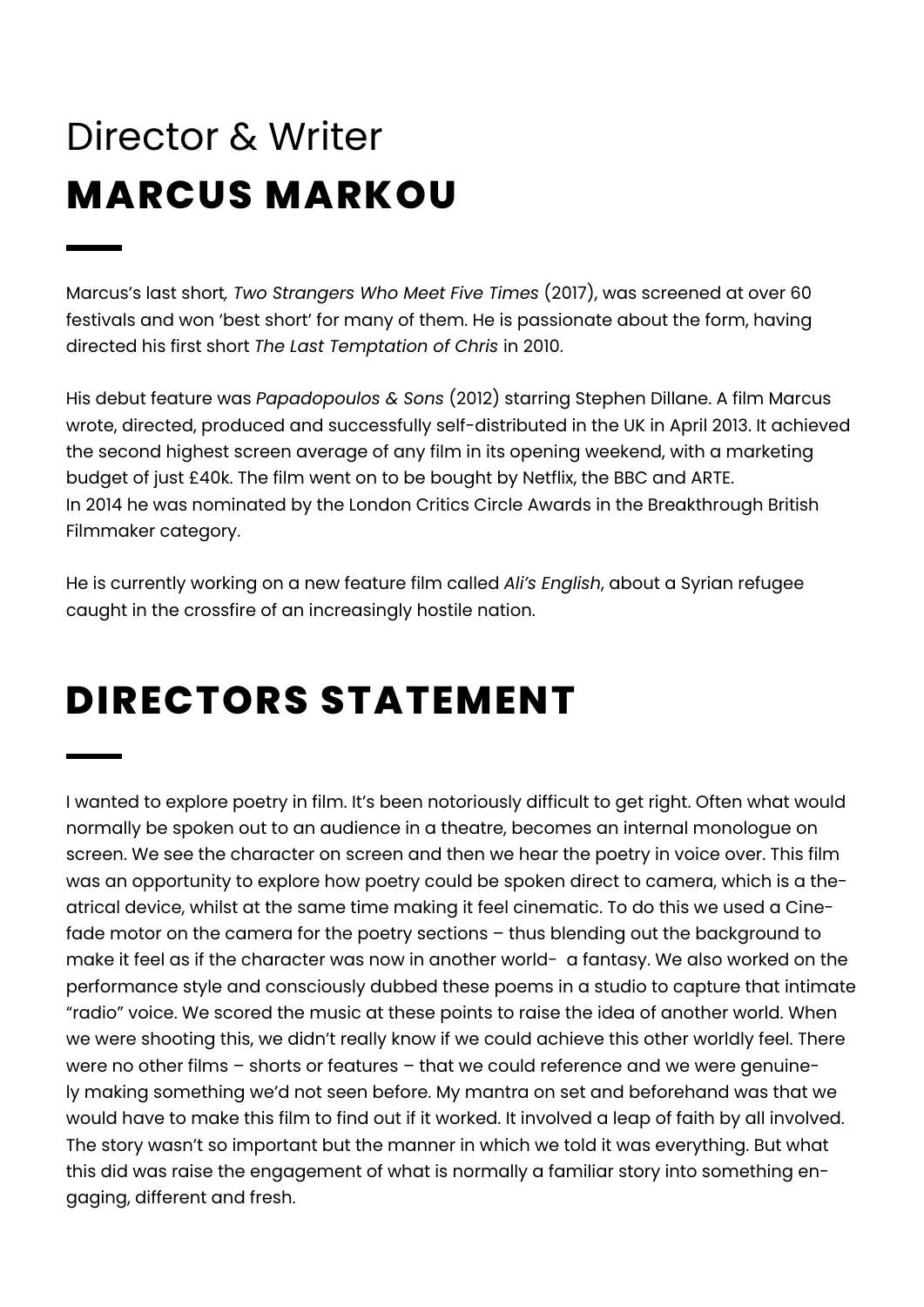### **THE CAST**



#### **TERRY MYNOTT Steve**

Terry is best known for playing the lead role in Channel 4's critically acclaimed comedy drama *The Mimic*. Further film and TV credits include; *The Reluctant Landlord* (Sky1), *Murder in Successville* (BBC3), *Motherland* (BBC2)*, Theresa V Boris: How May Became PM* (BBC2), *Toast of London* (C4), *Very Important People* (C4) and *Captain Webb*  (Miramax). Terry is also a well-known impressionist and voice over artist.



#### **GEORGIA MAGUIRE** Amanda

Georgia's most recent TV credits include *Modern Horror Stories* (Comedy Central), *The Stand Up Sketch Show I & II* (ITV2), *Patrick Melrose* (Showtime / Sky Atlantic), *Vera* (ITV)*, The Halcyon* (ITV)*, Birds of a Feather* (ITV), *Doctors* (BBC), *6Degrees I, II & III* (BBC), *Pete Vs Life*  (C4), *Missing* (BBC) and *Ashes to Ashes* (BBC). She is also a regular on the BBC *Quickies*. Film includes leading roles in *Love me till Monday* (Verve Pictures), *Captain Webb* (Miramax) and *Razors* (Magic Mask). Theatre includes *Bash* (Royal Court), *The Dover Road* (Jermyn Street Theatre), *Hayfever* and *As You Like It* (Rose Theatre), and *Laburnum Grove* (Finborough). Georgia trained at LAMDA and is also a writer and improviser. You can hear her on new podcast *You've Been Watching* in early 2020, produced by Warner Bros.



#### **TIM PLESTER**  Barry

Tim Plester is an actor and a filmmaker. Credits for film and TV include; *Game Of Thrones* (HB0), Ricky Gervais' *After Life* (Netflix), *Lockout, Kick-Ass, Worzel Gummidge, Control* and *Bohemian Rhapsody*. His awardwinning documentary work includes the films *Way of the Morris* and *The Ballad of Shirley Collins*.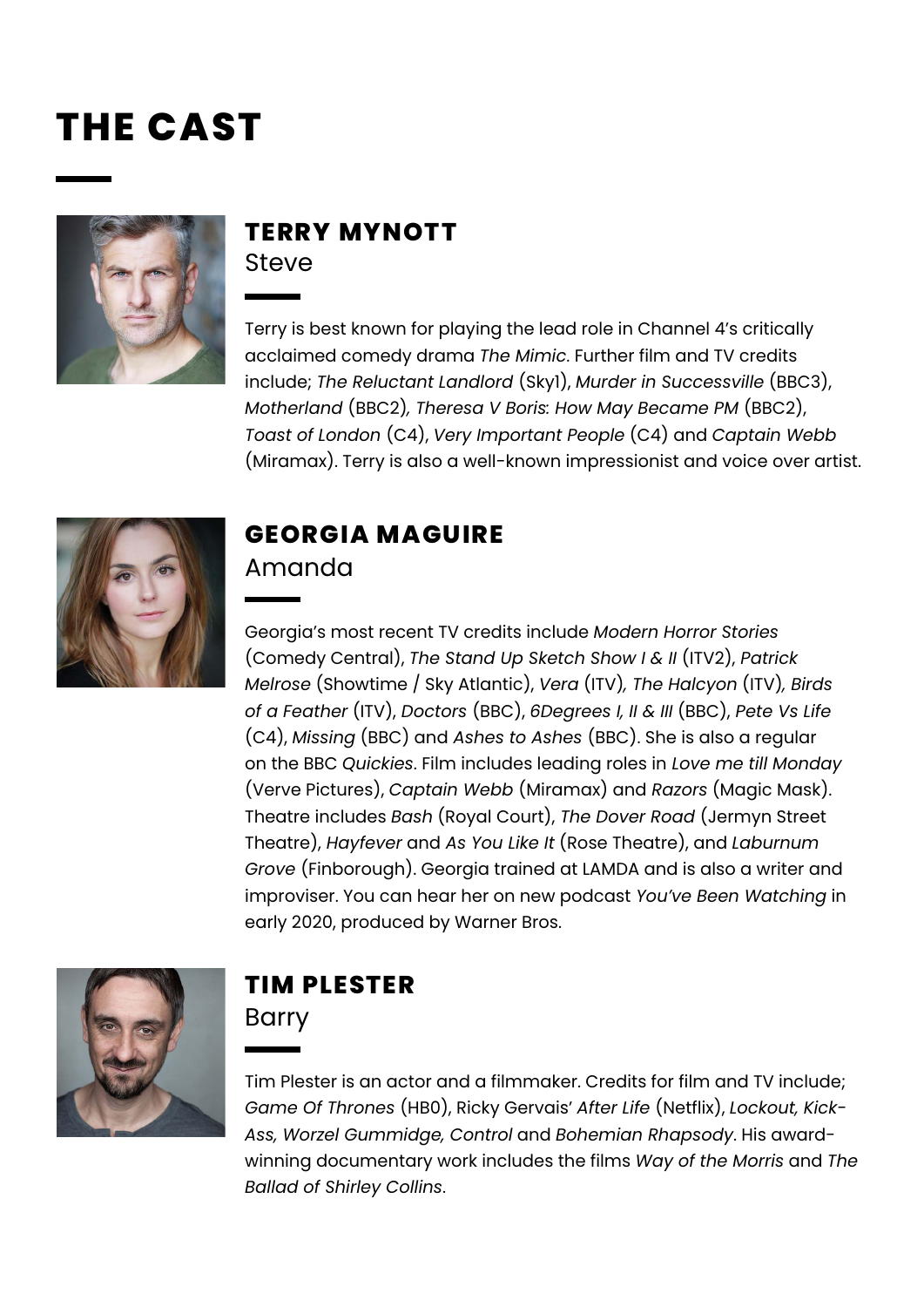

#### **FARSHID ROKEY Michael**

Farshid is originally from Afghanistan. He has worked extensively in theatre for companies such as the National Theatre and Royal Court in London. Film and TV work includes; *Four Weddings and a Funeral* (Hulu), *Home* (Channel 4), *The Trial* (Channel 4), *Tyrant* (Fox USA) and *Leave to Remain* (Indefinite Films/BBC Films). Farshid has been nominated for awards for his radio work.



#### **KELDA HOLMES**  Shelly

Kelda is best known for playing Sarah Jackson in the hit, long running series *Press Gang* (Richmond Films). Further film and TV credits include; *Acting with Anna* (C4), *Casualty* (BBC), *The Sisters Brothers* (Annapurna Pictures), *The Work of Mourning* (Lucy Beech) and *1984* (Umbrella Films). Recent audio credits include the character 'Ghost' in *Count Turnip* (The Academy of Media Arts Cologne). On stage, Kelda recently played Olivia in Alison Williams' play *Three Degrees of Separation* (Tempest Productions).



#### **SEAMUS DILLANE**

Jim

Seamus's theatre credits include *Lone Star Diner* (Omnibus Theatre), *The Seagull* and *Norway Today* (The Barebones Project). Television credits include *Doctors* (BBC).



### **JONATHAN SCHOLEY**

Office Worker

Actor, theatre maker, and highly trained drag idiot, Jonathan is at home on the legitimate and illegitimate stages. Sumer 2019 he played the lead in JB Priestly's *Dangerous Corner* in theatres across the country including the Windsor Theatre Royal. As his drag clown persona Mrs Jonjo, he can be found at The Royal Vauxhall tavern, The Glory and this year at The Royal Festival Hall as part of the Imagine Festival (ok, not so illegitimate then).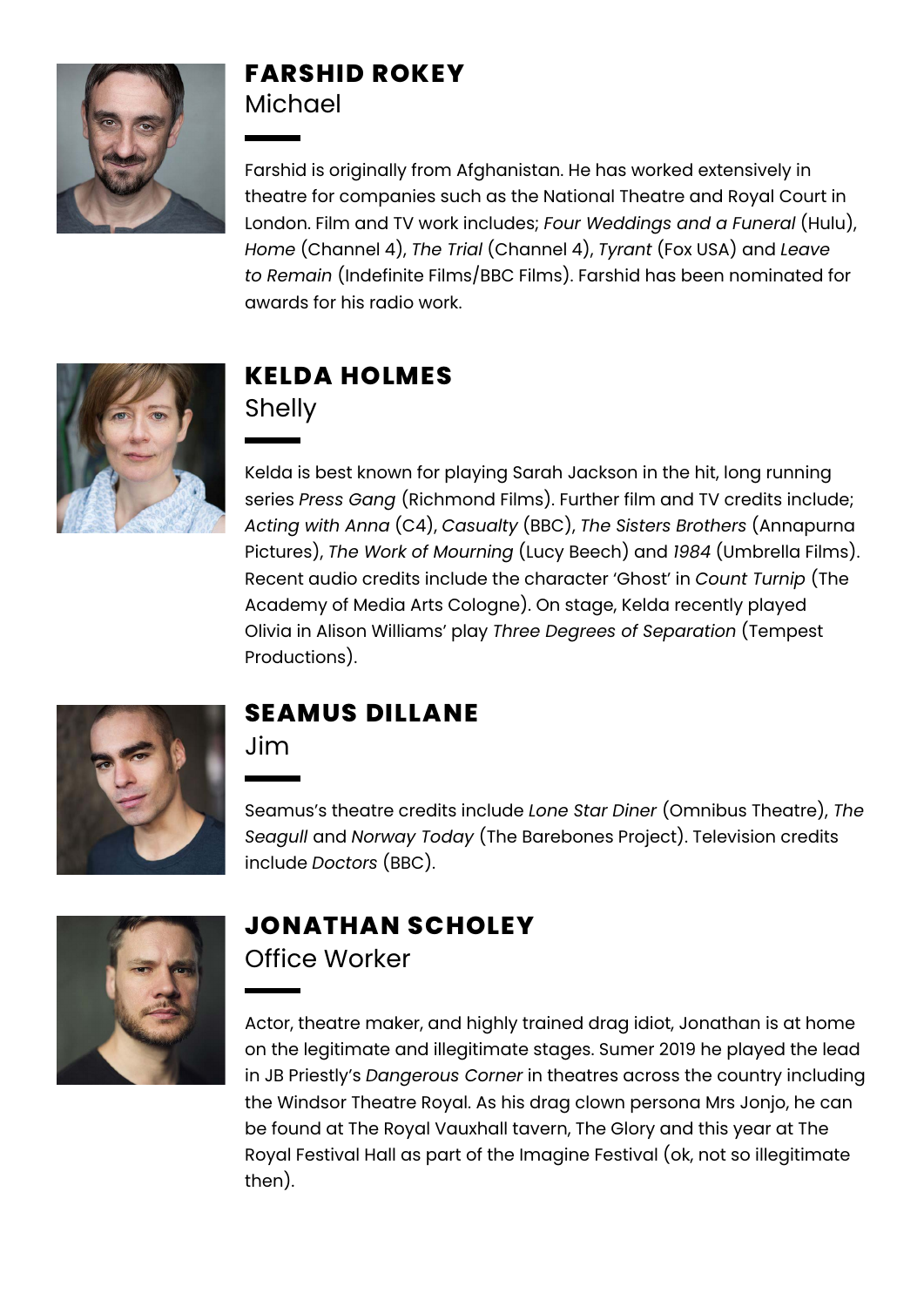### **THE CREW**

**MARCUS MARKOU** Director & Writer

**ANDREW MARKOU** Executive Producer

**PAULYNE ANTONIOU** Editor

**MUIREANN PRICE** Producer

**CHRIS FERGUSSON**  Director of Photography

**JONATHAN PAUL GREEN** Production Designer

**GABBI EDMUNDS** Costume Designer

**JAMES WELLAND** Music Composer

**WEST DIGITAL** Post Production

**SARAH BUITELAAR**  Hair & Make-up Designer

**GRAEME WILLETTS** Sound Recordist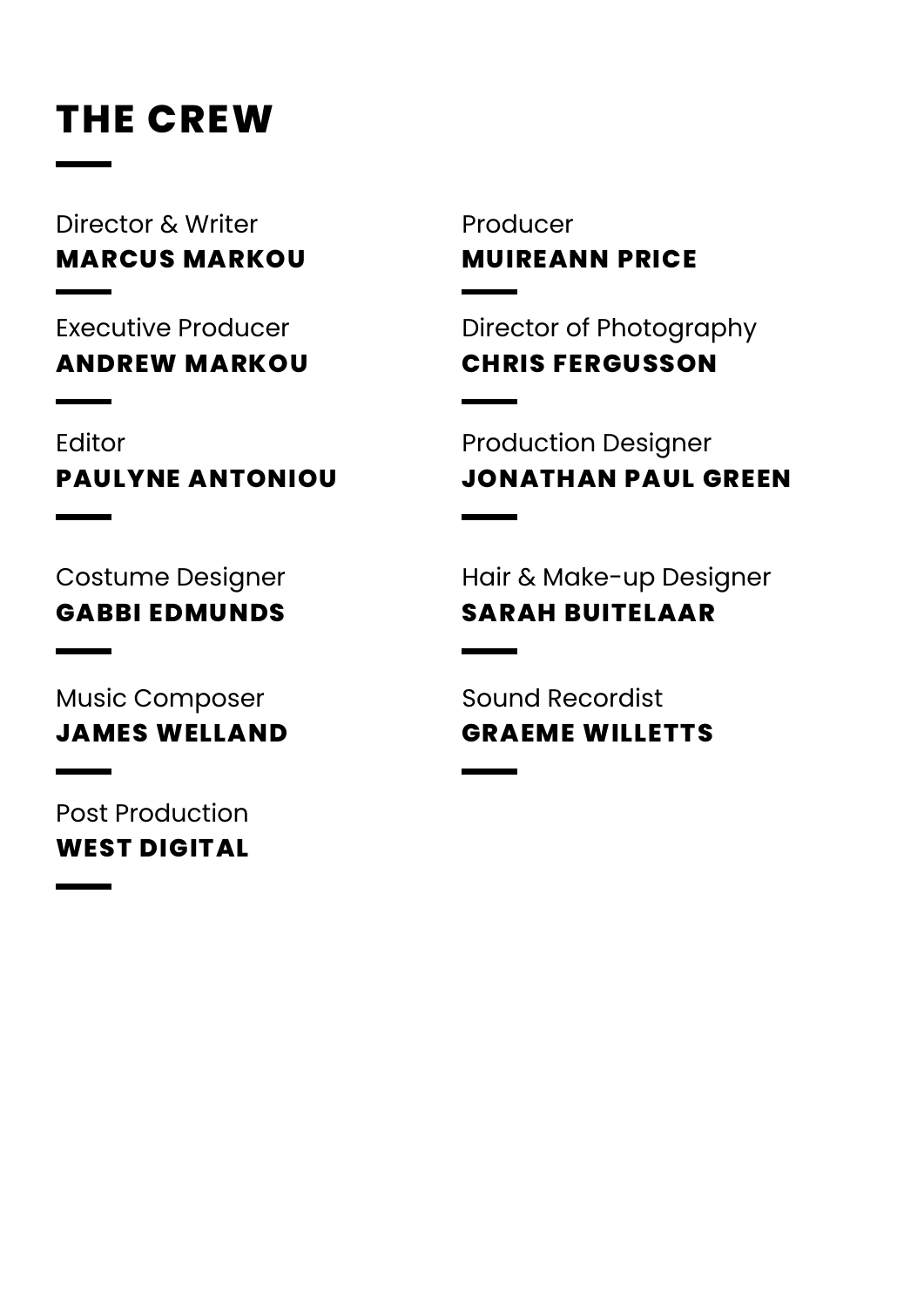## **STILLS**

We have a large selection of film stills and behind the scenes photos for use. Please contact *muireann@doublemfilms.co.uk* for public use – all images are under copyright.